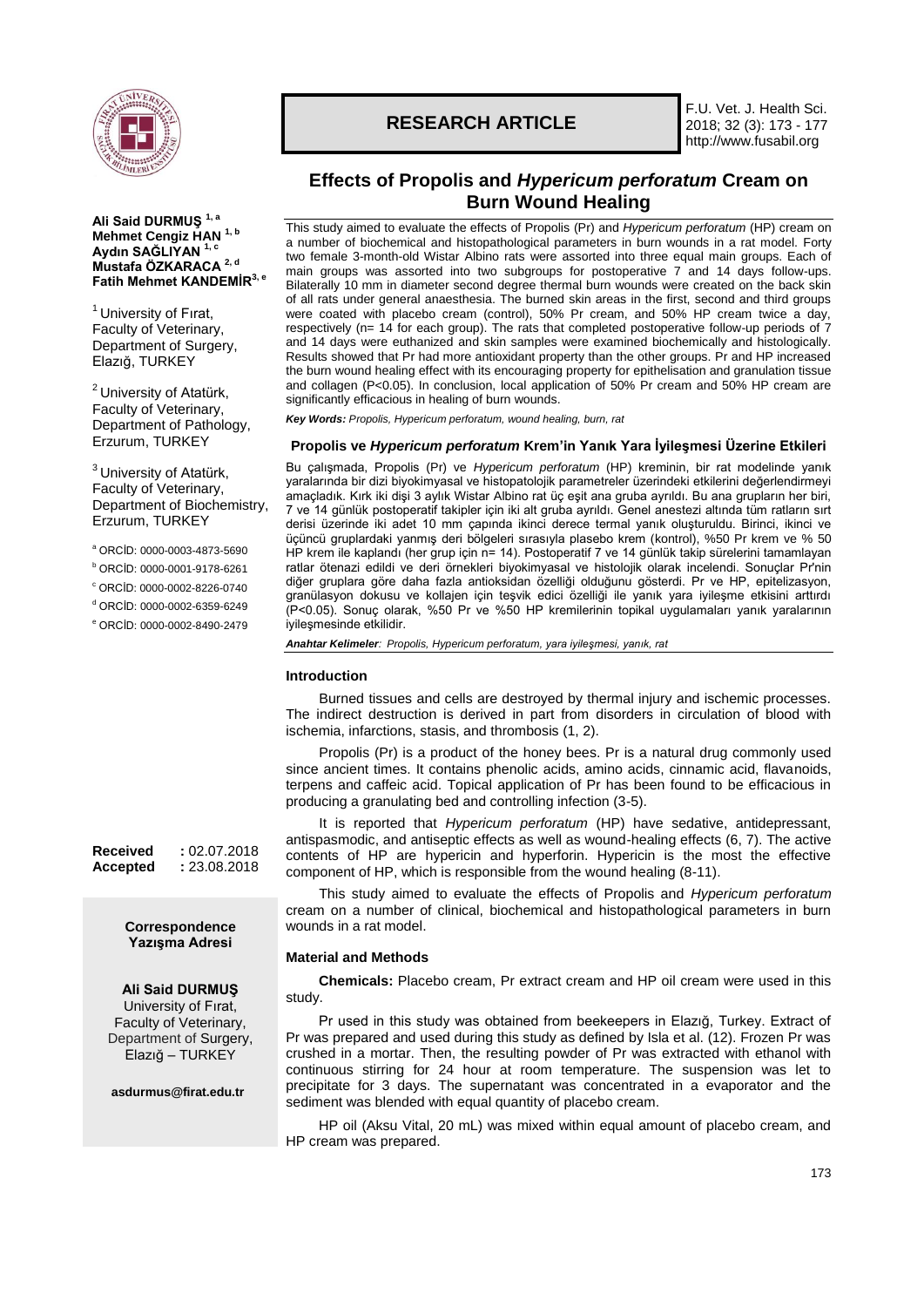**Animals:** Forty two, 2-month old, weighing 210- 240 g, female Wistar rats were used in the study. This study was approved by The Experimental Animals Local Ethical Committee of the Firat University, Turkey (Protocol No: 2014/127). Animals were anaesthetised with an intramuscular injection of 80 mg/kg ketamine hydrochlorure (100 mg/mL, Ketasol, Richter Pharma AG) and 5 mg/kg xylazine hydrochlorure (23.32 mg/mL, Rompun, Bayer).

**Thermal Injury:** The skins of the backs of the animals were shaved and burn wounds of 10 mm diameter were obtained. Skin burn models were constituted as defined by previous studies (13, 14). Animals were exposed to second-degree skin burns with 10 mm diameter brass probe. The probe was put in boiling water until thermal balance was reached. This probe was then put on the skin of back of the animals for 15 s without applying pressure.

**Treatment Protocol:** The rats were divided into 3 groups. Immediately after burn, placebo cream (Group control), 50% Pr, and 50% HP cream were performed locally to the burned wounds in the first, second, and third groups respectively (n= 14 for each group). Each main group was separated into 2 subgroups for followed up on the  $7<sup>th</sup>$  and  $14<sup>th</sup>$  days. The topical implementations were repeated twice a day. Clinically, the burned wounds were observed in all groups every day. Seven and 14 days later, the burned skin specimens were taken from animals for biochemical and histological examinations.

**Biochemical Analysis:** In the skin homogenate, the malondialdehyde (MDA) levels were measured in accordance with the method of Placer et al. (15). The skin catalase (CAT) activity was measured according to the method of Aebi (16). Concentration of protein was measured in accordance with to the method of Lowry et al. (17). The glutathione (GSH) level was measured according to the method of Sedlak and Lindsay (18). The glutathione peroxidase (GSH-Px) activity in skin tissue was evaluated in accordance with the method of Matkovics et al. (19). The superoxide dismutase (SOD) activity in skin tissue was measured in accordance with the method of Sun et al. (20).

**Histological Examination:** The skin samples were fixed in 10% neutral buffered formalin, and were cut into 5 μm sections. The sections were stained with haematoxylin and eosin, and examined by light microscopy. The samples were evaluated with regard to epithelisation, collagen deposition and granulation tissue, inflammatory cell infiltration, and angiogenesis. Sections were evaluated semiquantitatively as no (-), mild  $(+)$ , medium  $(++)$  and severe  $(+++)$ .

**Statistical Analysis:** SPSS (22.0 version) was used in statistical analyses. After Normality test, One-Way test ANOVA were used to detect differences among the groups. Significant differences were further compared with Tukey HSD test. Within each group, the Independent Samples t–test was used to calculate statistical differences between the  $7<sup>th</sup>$  and  $14<sup>th</sup>$  days. Values are presented as means±SEM. P<0.05 was considered as significant.

## **Results**

Mortality was not observed in the animals during this study. Clinically, it was observed that a less redness, swelling and heat in the Pr and HP groups than in the control group.

The mean tissue levels of GSH, GSH-Px, MDA, CAT and SOD in all groups are shown in Table 1. On day  $7<sup>th</sup>$ , the local usage of Pr and HP reduced the MDA level (P<0.001). In the Pr group, levels of GSH, CAT, and GSH-Px were increased on the  $7<sup>th</sup>$  day (P<0.001). On the  $14<sup>th</sup>$  day, a significant decrease was found in the MDA level in the Pr group (P<0.001), besides an increase in the CAT, GSH, GSH-Px and SOD levels (P<0.001) (Table 1).

Histological evaluations of the wounds on 7th and 14th days are shown in Table 2. It was found that the levels of epithelisation, collagen and granulation tissue deposition on the 7th and 14th days were lesser in the control group than in the Pr and HP groups (P<0.05). In addition, it was found that the severe oedema seen in the granulation tissue of the control group decreased in the Pr and HP groups (Figure 1).

|                       | Day | <b>Groups</b>      |                          |                          |
|-----------------------|-----|--------------------|--------------------------|--------------------------|
|                       |     | <b>Control</b>     | Pr                       | <b>HP</b>                |
| GSH (nmol/g tissue)   |     | $3.21 \pm 0.07^a$  | $4.63 \pm 0.09^b$        | $3.33 \pm 0.09^a$        |
|                       | 14  | $4.09 \pm 0.06^a$  | $5.00 \pm 0.06^b$        | $3.95 \pm 0.10^a$        |
| P<                    |     | 0.01               | 0.05                     | NS.                      |
| GSH-Px (U/g protein)  |     | $30.87 \pm 0.63^a$ | $39.30 \pm 0.55^{\circ}$ | $29.85 \pm 0.34^a$       |
|                       | 14  | $34.27 \pm 0.61^a$ | $42.05 \pm 0.60^b$       | $34.67 \pm 0.64^a$       |
| P<                    |     | 0.05               | 0.05                     | <b>NS</b>                |
| MDA (nmol/g tissue)   |     | $13.36 \pm 0.35^a$ | $8.59 \pm 0.21^{\circ}$  | $11.63 \pm 0.19^{\circ}$ |
|                       | 14  | $9.58 \pm 0.26^a$  | $6.08 \pm 0.13^{b}$      | $10.07 \pm 0.31^a$       |
| P<                    |     | 0.001              | 0.001                    | NS.                      |
| CAT (katal/g protein) |     | $2.22 \pm 0.06^a$  | $3.32 \pm 0.06^b$        | $2.23 \pm 0.06^a$        |
|                       | 14  | $2.58 \pm 0.03^a$  | $4.07 \pm 0.07^b$        | $2.62 \pm 0.04^a$        |
| P<                    |     | 0.01               | 0.01                     | <b>NS</b>                |
| SOD (U/g protein)     |     | $12.19 \pm 0.16^a$ | $14.21 \pm 0.22^b$       | $13.20 \pm 0.26^{\circ}$ |
|                       | 14  | $14.73 \pm 0.29^a$ | $16.53 \pm 0.20^{\circ}$ | $15.57 \pm 0.18^a$       |
| P<                    |     | 0.01               | 0.01                     | 0.05                     |

| <b>Table 1.</b> The mean tissue levels of GSH, GSH-Px, MDA, CAT and SOD (values shown as mean±SEM) |  |
|----------------------------------------------------------------------------------------------------|--|
|----------------------------------------------------------------------------------------------------|--|

 $a,b,c$ . Values in the same row with different superscripts are significantly different (P<0.001).

NS: Non-significant.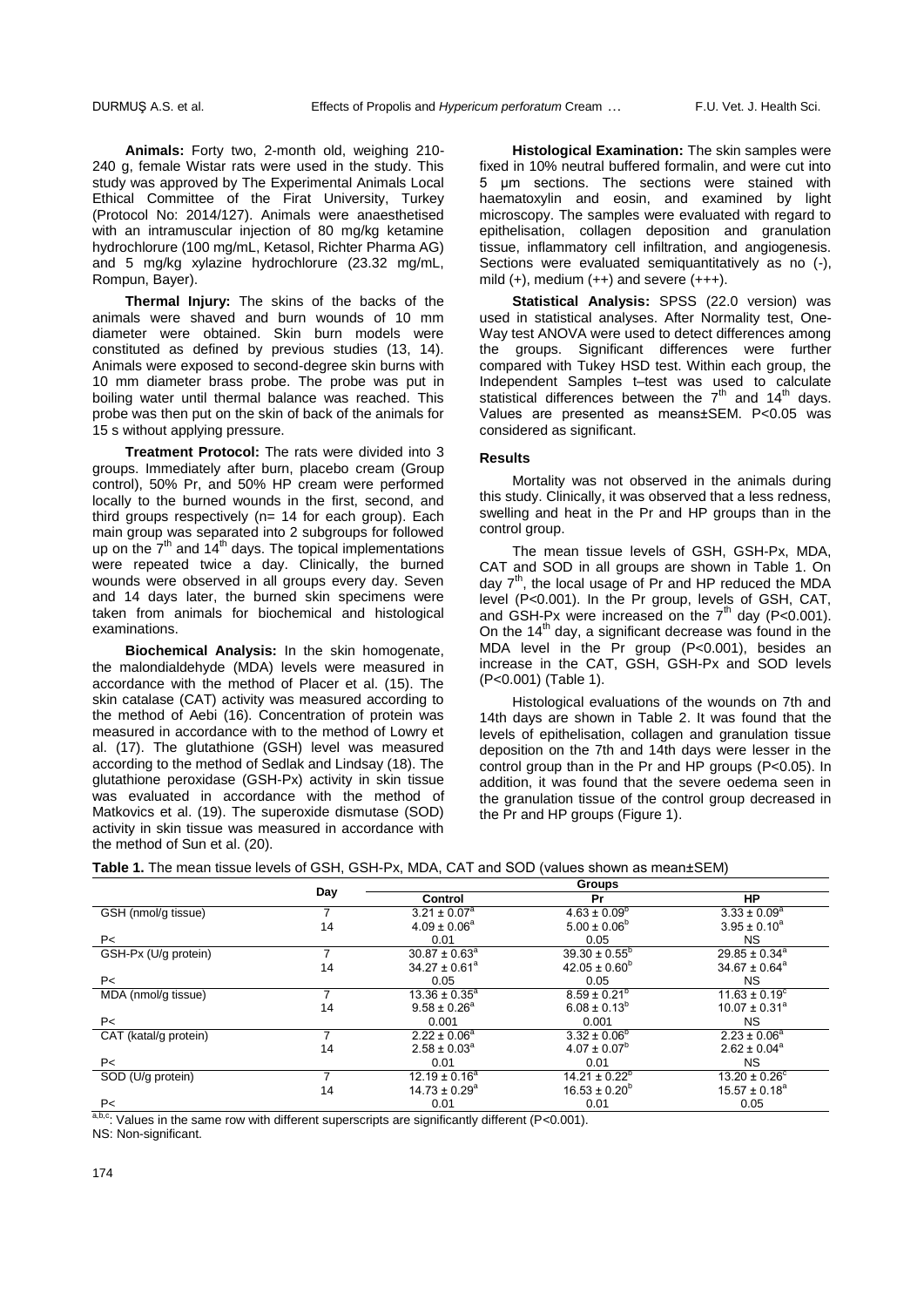|                                 | Day | <b>Groups</b>                |                              |                              |
|---------------------------------|-----|------------------------------|------------------------------|------------------------------|
|                                 |     | Control                      | Pr                           | НP                           |
| Epithelisation                  |     | $0.16 \pm 0.16^{\text{aA}}$  | $0.83 \pm 0.16^{b}$          | $0.66 \pm 0.21^{bB}$         |
|                                 | 14  | $2.16 \pm 0.16^{bA}$         | $2.83 \pm 0.16^{aB}$         | $2.66 \pm 0.16^{aB}$         |
| Granulation tissue and collagen |     | $0.83 \pm 0.16^{aA}$         | $1.83 \pm 0.16^{b}$          | $1.66 \pm 0.16^{bB}$         |
|                                 | 14  | $2.16 \pm 0.16^{bA}$         | $2.83 \pm 0.16^{aB}$         | $2.83 \pm 0.16^{aB}$         |
| Angiogenesis                    |     | $0.33 \pm 0.21$ <sup>a</sup> | $0.33 \pm 0.16^a$            | $0.33 \pm 0.16^a$            |
|                                 | 14  | $1.16 \pm 0.16^b$            | $1.66 \pm 0.22^b$            | $1.50 \pm 0.22^b$            |
| Inflammatory cell               |     | $2.66 \pm 0.21$ <sup>a</sup> | $2.66 \pm 0.21$ <sup>a</sup> | $2.50 \pm 0.22$ <sup>a</sup> |
|                                 | 14  | $0.66 \pm 0.21^b$            | $0.50 \pm 0.22^b$            | $0.66 \pm 0.22^b$            |

a,b: For epithelisation, granulation tissue and collagen, angiogenesis, and inflammatory cell, the different letters indicate significant differences between the  $7<sup>th</sup>$  and  $14<sup>th</sup>$  days (P<0.05).

 $A$ ,B: Values in the same row with different superscripts are significantly different (P<0.05).



**Figure 1.** The microscopic images of the burned skin wounds on days 7 and 14. Seventh day: Group control: insufficient epithelisation; Group propolis (Pr): more improved epithelisation (arrow); Group *Hypericum perforatum* (HP): more improved epithelisation (arrow) (H&E). Fourteenth day: Group control: appearance of oedematous immature granulation tissue; Group propolis (Pr): appearance of less oedematous mature granulation tissue; Group *Hypericum perforatum* (HP): appearance of less oedematous mature granulation tissue (H&E).

## **Discussion**

Alternative treatment methods have been commonly used in treatment of diseases since ancient times. For many years the effects of herbal medication on wound healing have been reported. Herbal products seem to have effect with less or no toxicity comparing to the synthetic drugs (21-23). In this study, stimulatory effects of Pr and HP on burn wound healing were studied in clinical, biochemical, and histological terms.

Experimental animals such as rats have been used in wound healing studies (13, 24, 25). In this study, the burn wound model used is easy and reproducible.

In accordance with previous studies (2, 14), the back skin of the rat seems to be an appropriate model for the study of burn wound healing and we used this model due to its simplicity.

Appropriate wound healing requires equilibrium between antioxidants and oxidative stress. Increase of reactive oxygen species inhibits wound healing, and also in a reduction in some free radical scavengers to cause tissue damage. Antioxidants increase the healing of wounds by decreasing the damage that is caused by free oxygen radicals (26-28).

Numerous antioxidants have been used in the treatment of wound both experimentally and clinically. Among them; Vitamins A, C, E, β-carotene, glutathione, SOD, dimethyl sulfoxide, melatonin, selenium, uric acid, ceruloplasmin, coumarine, ubiquinol, glycolic acid, and caffeic acid phenethyl ester could be mentioned (4, 14).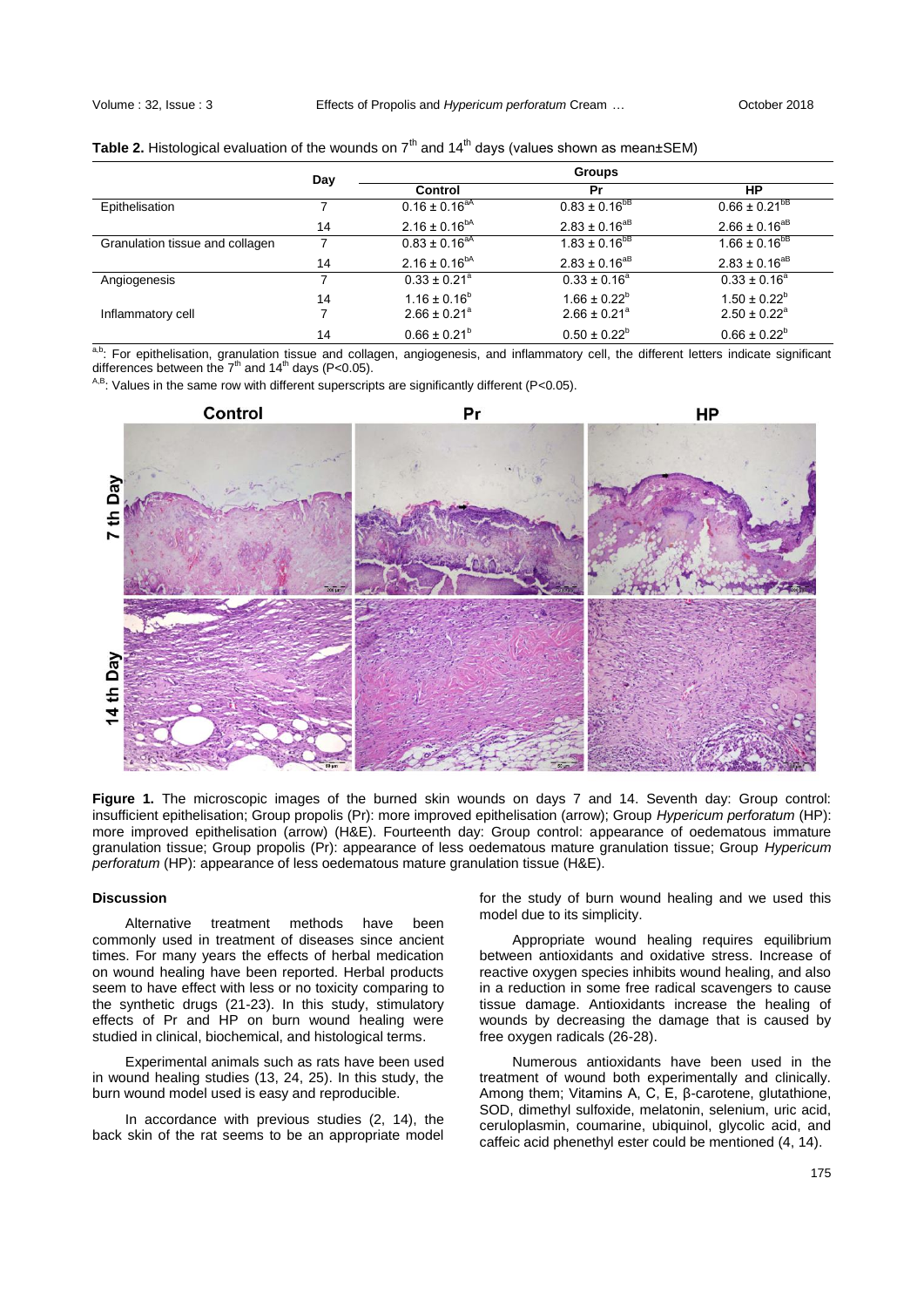Pr is a natural medication that has been used since ancient times. In the last decades, Pr has attracted investigators' attention owing to several pharmacological and biological properties (3). It was notified that the antimicrobial (29) and anti-inflammatory activity (5) of Pr is owing to caffeic acid phenethyl ester. Some researchers (12, 28), reported that antioxidative effect of Pr.

The time-dependent reductions in MDA level and statistical increments in all antioxidants on day 14 were determined in both control and Pr groups when compared with the values on day 7 (Table 1). This situation may be explained with the natural increase in wound healing by the time and subsequent improvements in oxidant/antioxidant balance. In addition, results of this study clearly demonstrated that Pr plays a role positively in healing of skin burn wounds by its antiinflammatory and antioxidant effects.

It is reported that the HP extract has antiinflammatory and antioxidant effects (6, 7, 11, 30). In this study, MDA and SOD levels were significantly different in HP group compared to the control group on day 7 (P<0.001). A statistical increase was observed in only SOD activity between days 7 and 14 in HP group (P<0.05) (Table 1). However, it is believed that HP does not have strong antioxidant properties compared with Pr.

The accumulation of collagen demonstrates wound healing (31). Pr was used as an antiseptic and cicatrizant in burn wound treatment (4). It was reported

#### **References**

- Durmuş AS, Yaman M, Can HN. Effects of extractum cepae, heparin, allantoin gel and silver sulfadiazine on burn wound healing: an experimental study in a rat model. Vet Med Czech 2012; 57: 287-292.
- Yaman İ, Durmuş AS, Çeribaşı S, Yaman M. Effects of *Nigella sativa* and silver sulfadiazine on burn wound healing in rats. Vet Med Czech 2010; 55: 619-624.
- 3. Durgun T, Durmuş AS. Köpeklerde anal kese yangılarının sağaltımında propolis ekstraktının kullanımı. Doğu Anadolu Araştırmaları Dergisi 2004; 3: 159-161.
- 4. Han MC, Durmuş AS, Karabulut E, Yaman İ. Effects of Turkish propolis and silver sulfadiazine on burn wound healing in rats. Revue Med Vet 2005; 156: 624-627.
- 5. Martinotti S, Ranzato E. Propolis: A new frontier for wound healing? Burns Trauma 2015, 3: 1-7.
- 6. Di Paola R, Mazzon E, Muia C, et al. Protective effect of Hypericum perforatum in zymosan-induced multiple organ dysfunction syndrome: Relationship to its inhibitory effect on nitric oxide production and its peroxynitrite scavenging activity. Nitric Oxide 2007; 16: 118-130.
- 7. Han MC, Durmuş AS, Sağlıyan A, et al. Effects of *Nigella sativa* and *Hypericum perforatum* on wound healing. Turk J Vet Anim Sci 2017; 41: 99-105.
- 8. Linde K. St. John's wort an overview. Forsch Komplementärmed 2009; 16: 146-145.
- 9. Pesin Suntar I, Kupeli Akkol E, Yilmazer D, et al. Investigations on the in vivo wound healing potential of

that Pr extract have important anti-inflammatory properties and has reduced oedema in inflammation via this feature (5).

It was reported that HP has stimulating effects of fibroblast migration, collagen accumulation, and revascularisation (9, 10, 32).

In this study, on the 7th and 14th days, granulation tissue, collagen accumulation and epithelisation in animals in the Pr and HP groups were higher compared with the control group (P<0.05), as shown by the previous studies (9, 32, 33). In accordance with by the previous studies (3, 4), it was found that the serious oedema observed in the control group decreased in the Pr and HP groups.

It is known that HP increased wound healing (33). Samadi et al. (34) showed that HP aided in healing caesarean wounds.

The results acquired in this study indicated that the antioxidant property of Pr was more than that of HP. Pr and HP were found to accelerate wound healing probably by increasing the formation of collagen deposition, epithelial and granulation tissue. It is also thought that antioxidant property of Pr contribute to the wound healing.

Consequently, results of this study remarked that Pr and HP skin creams could be applied in treatment of burn wounds and it may be an alternative to the traditional methods.

Hypericum perforatum L. J Ethnopharmacol 2010; 127: 468-477.

- 10. Sayar H, Gergerlioglu N, Seringec N, et al. Comparison of efficacy of topical phenytoin with hypericin in seconddegree burn wound healing: An experimental study in rats. Med Sci Monit Basic Res 2014; 20: 36-46.
- 11. Paterniti I, Briguglio E, Mazzon E, et al. Effects of Hypericum perforatum, in a rodent model of periodontitis. BMC Complement Altern Med 2010; 10: 73.
- 12. Isla MI, Moreno MIN, Sampietro AR, Vattuone MA. Antioxidant activity of Argentine propolis extracts. J Ethnopharmacol 2001; 76: 165-170.
- 13. Durmuş AS, Han MC, Yaman İ. Comparative evaluation of collagenase and silver sulfadiazine on burned wound healing in rats. FÜ Sağ Bil Vet Derg 2009; 23: 135-139.
- 14. Hosnuter M, Gurel A, Babuccu O, et al. The effect of CAPE on lipid peroxidation and nitric oxide levels in the plasma of rats following thermal injury. Burns 2004; 30: 121-125.
- 15. Placer ZA, Cushmanni LL, Johnson BC. Estimation of products of lipid peroxidation (as malondialdehyde) in biochemical systems. Anal Biochem 1966; 16: 359-364.
- 16. Aebi H. Catalase. In: Bergmeyer HU (Editor). Methods in Enzymatic Analysis. 1 Edition, NewYork: Academic Press, 1983: 276-286.
- 17. Lowry OH, Rosebrough NJ, Farr AL, Randall RJ. Protein measurement with the folin phenol reagent. J Biol Chem 1951; 193: 265-275.